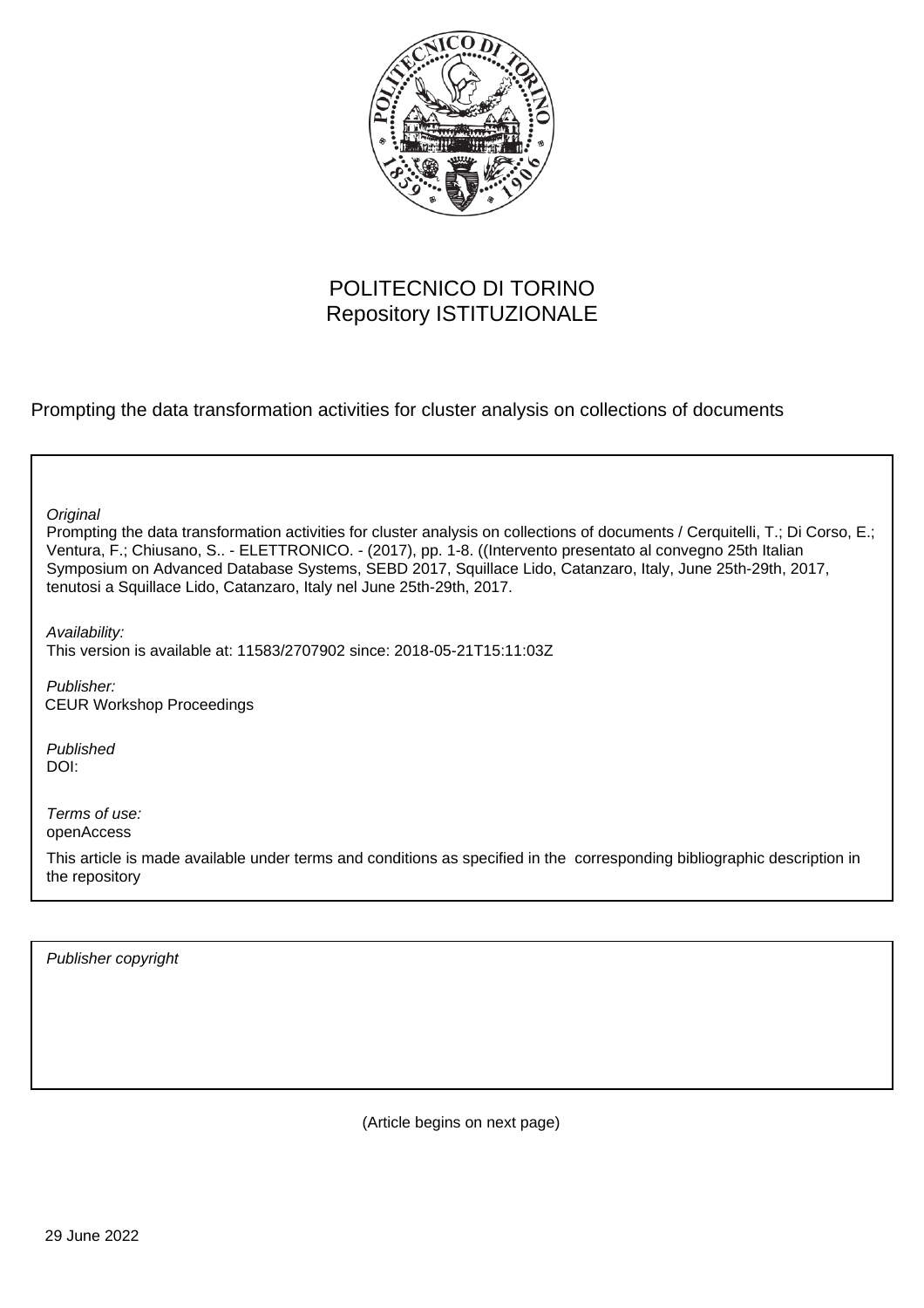## Discussion Paper Prompting the data transformation activities for cluster analysis on collections of documents

Tania Cerquitelli, Evelina Di Corso, Francesco Ventura and Silvia Chiusano

Politecnico di Torino - Dipartimento di Automatica e Informatica Corso Duca Degli Abruzzi, 24 - 10129 Torino - ITALY {name.surname}@polito.it

Abstract. In this work we argue towards a new self-learning engine able to suggest to the analyst good transformation methods and weighting schemas for a given data collection. This new generation of systems, named SELF-DATA (SELF-learning DAta TrAnsformation) relies on an engine capable of exploring different data weighting schemas (e.g., normalized term frequencies, logarithmic entropy) and data transformation methods (e.g., PCA, LSI) before applying a given data mining algorithm (e.g., cluster analysis), evaluating and comparing solutions through different quality indices (e.g., weighted Silhouette), and presenting the 3-top solutions to the analyst. SELF-DATA will also include a knowledge database storing results of experiments on previously processed datasets, and a classification algorithm trained on the knowledge base content to forecast the best methods for future analyses. SELF-DATA's current implementation runs on Apache Spark, a stateof-the-art distributed computing framework. The preliminary validation

performed on 4 collections of documents highlights that the TF-IDF and logarithmic entropy weighting methods are effective to measure item relevance with sparse datasets, and the LSI method outperforms PCA in the presence of a larger feature domain.

Keywords: Text mining; parameter-free technique; Big data framework.

#### 1 Introduction

Data-driven analysis is a multi-step process, in which data scientists tackle the complex task of configuring the analytics system to transform data into actionable knowledge. Since collections of textual data are usually characterized by a high variability, the knowledge extraction process is challenging and requires a lot of expertise. The text mining is focused on studying algorithms to find implicit, previously unknown, and potentially high-quality information from a large collection of documents. Text mining activities include: (i) grouping data/documents with similar properties or similar content [3], (ii) topic detection [1], and (iii) document summarizations [5].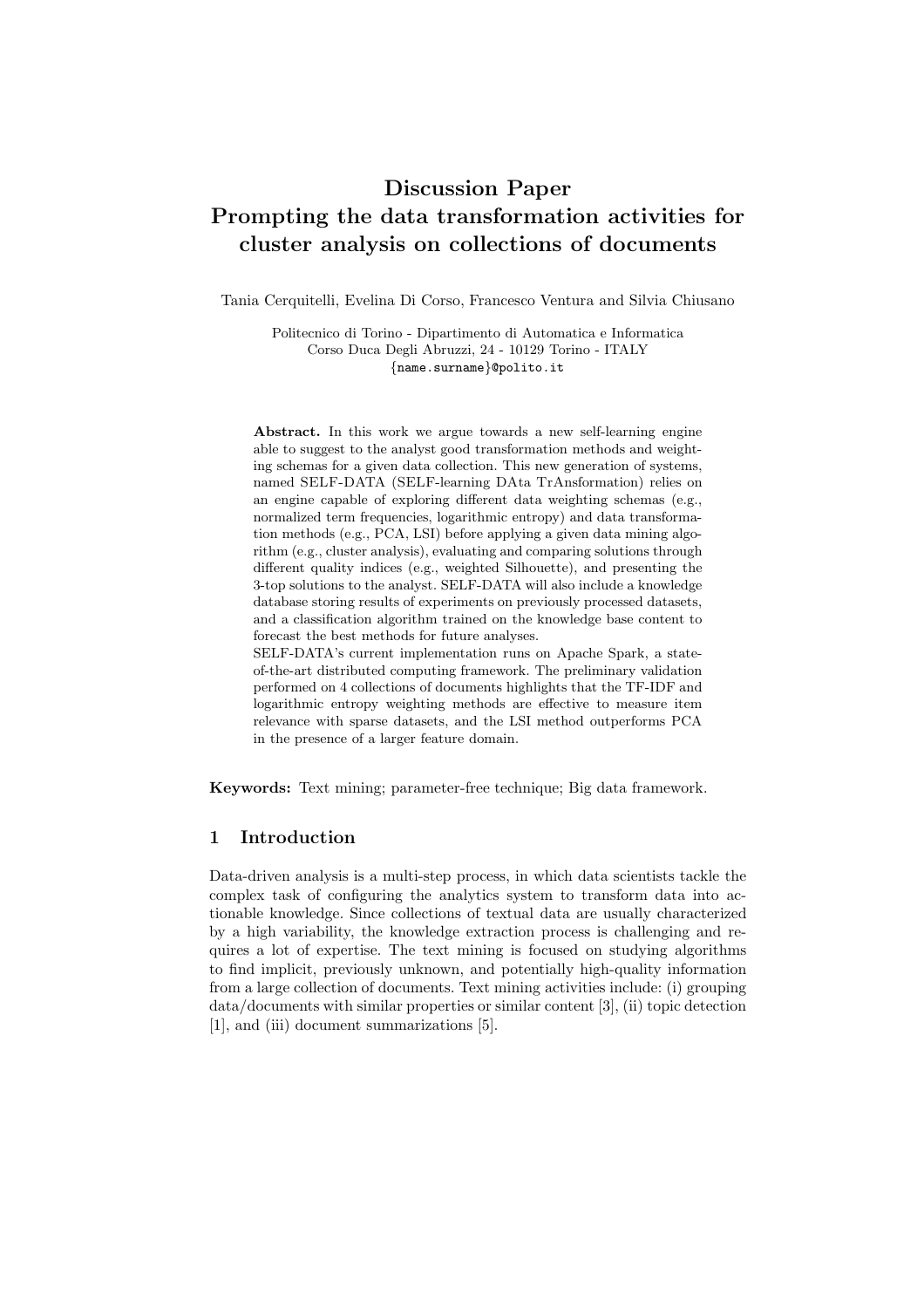Effectively performing the text mining process on textual data requires a multi-step process involving different algorithms and for each one different specific parameters should be manually set by the end-user. Furthermore, different methods exist and the selection of the optimal ones is guided by the expertise of the analyst. Innovative and scalable solutions need to be devised to suggest to the analyst how configure the mining process to relieve the end-user of the burden of selecting proper methods for the overall cluster analysis process [2].

This paper proposes SELF-DATA (SELF-learning DAta TrAnsformation), a distributed engine to suggest to the analyst a good configuration of the mining process to cluster a collection of documents into cohesive and well-separated groups. SELF-DATA relies on different building components that characterize the data distribution of collections of documents and *learn* how configure the analytics process through self-tuning and self-learning strategies. Based on previous processed datasets, SELF-DATA will also be able, in the future, to suggest to the analyst the complete configuration of the mining process after the characterization of the data distribution of a new unexplored dataset. SELF-DATA's current implementation runs on the Apache Spark [8] framework, supporting parallel and scalable processing for analytics activities. A preliminary set of experiments have been performed on four textual data collections to show the potential of some components of SELF-DATA. The experiments highlighted the ability of some of SELF-DATA's components to automatically identify a good weighting schema, a good transformation method, and good values for specific-algorithm parameters.

This paper is organized as follows. Section 2 presents the SELF-DATA envisioned architecture and a brief description of its main building components, while Section 3 discusses the preliminary performed experiments. Finally, Section 4 draws conclusions and presents future developments of this work.

## 2 The SELF-DATA engine

SELF-DATA (SELF-learning DAta TrAnsformation) is a distributed engine whose aim is to suggest to the analyst a good configuration of the whole mining process to cluster a textual data collection into correlated groups of documents with a similar topic. The components of the SELF-DATA envisioned architecture, as well as the interactions between such components, are shown in Figure 1. It relies on 5 main components exploited in 2 phases, i.e., *learning* and *prediction* phases.

Learning phase. During the learning phase, SELF-DATA learns good configurations of the whole mining process for specifics data distributions of textual data collections from previous processed datasets. To this aim SELF-DATA relies on 4 main components able to (i) automatically configure the complete clustering activity (e.g., selecting the good weighting schema and transformation method, automatically setting the specific-algorithm input parameters) by exploiting self-tuning strategies; (ii) characterize different data distribution through the computation of various indices; (iii) store results of steps (i) and (ii)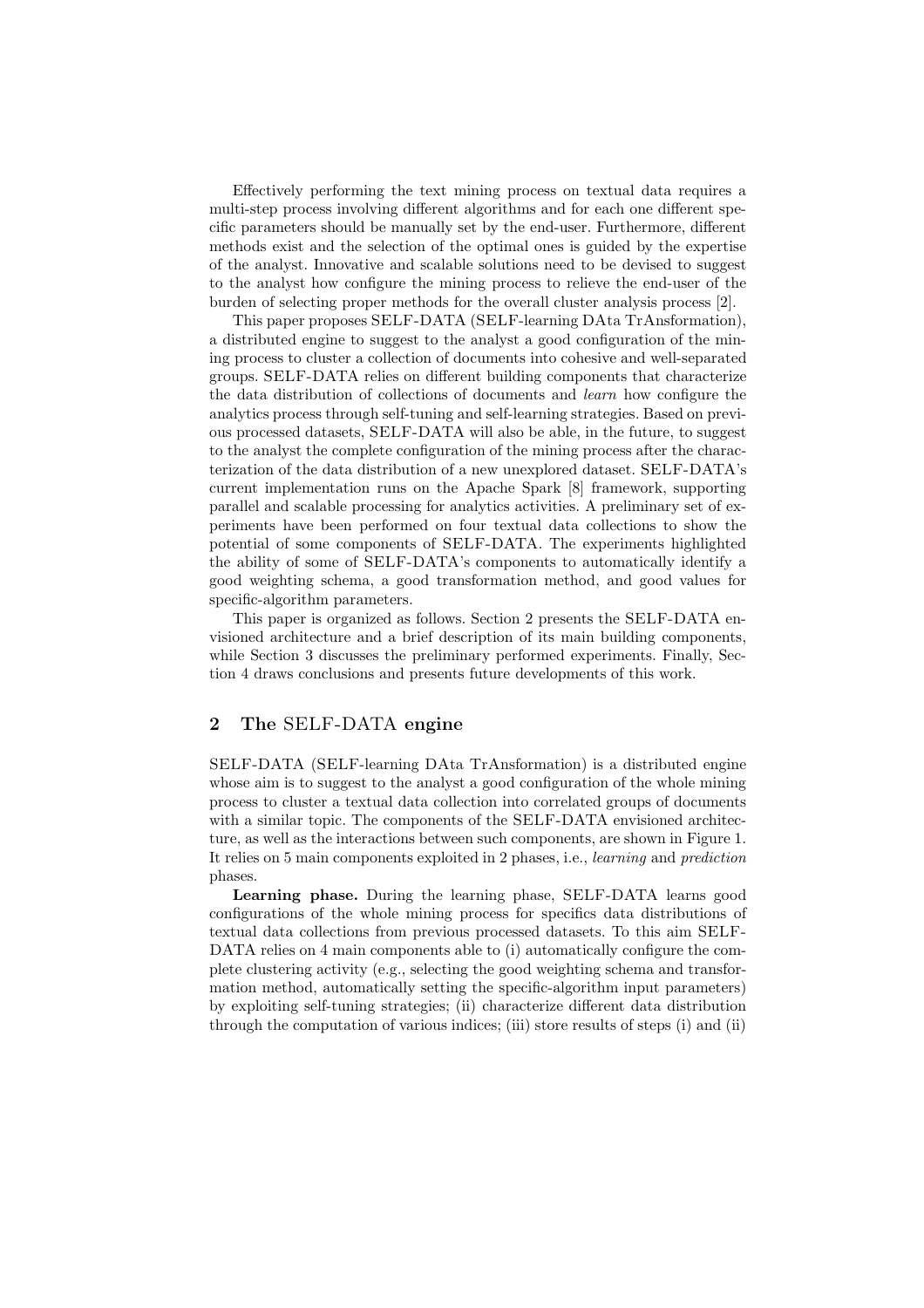

Fig. 1: The SELF-DATA architecture

into a knowledge base; and (iv) exploit the knowledge base to learn which subsets of data distribution indices with the corresponding values are mainly able to forecast the best configuration of the cluster analysis process of textual data collections. Specifically, the following components characterize the SELF-DATA learning phase.

– PASTA (PArameter-free Solutions for Textual Analysis) [4] is *a distributed self-tuning engine* including parameter-setting procedures to relieve the enduser of the burden of selecting proper values for the overall cluster analysis process on a collection of documents. The PASTA engine, reported in Figure 1, includes all the analytics blocks to make the overall analysis problem more effectively tractable and minimize user intervention. Specifically, PASTA includes three main building blocks: (i) *Textual data processing*, (ii) *Document modeling and transformation* including a self-tuning data reduction algorithm, and (iii) *Self-tuning textual data clustering*.

PASTA explores different suitable data weighting strategies, based on local (*Term-Frequency* (TF) and *Logarithmic term frequency* (Log)) and global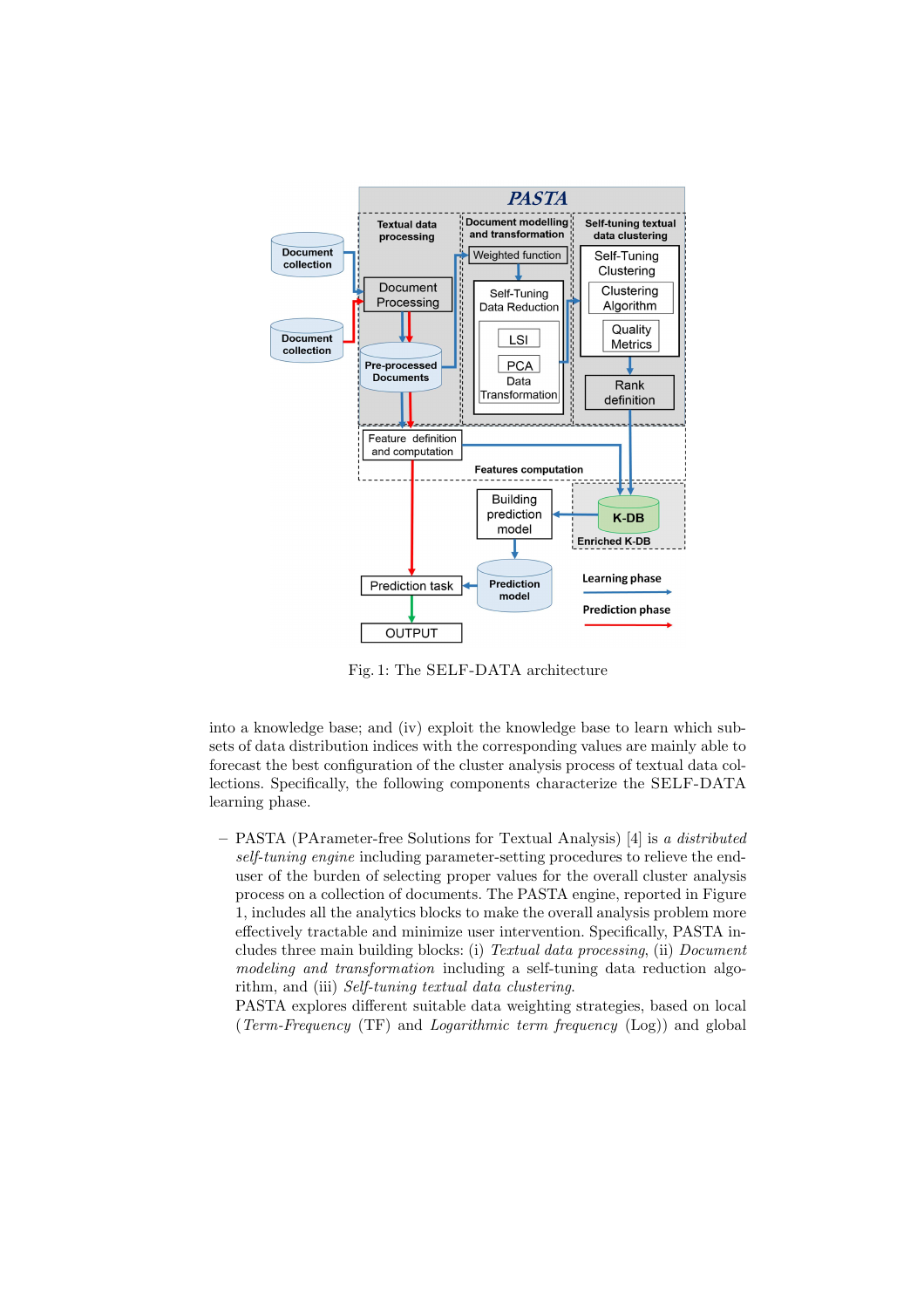(*Inverse Document Frequency* (IDF)) weights and data transformation methods (e.g., PCA, LSI) before applying a clustering algorithm to gain better insights from the analysis. To streamline the analytics process PASTA includes two procedures to relieve the end-user of the burden of selecting proper values for algorithm-specific parameters. These procedures evaluate and compare solutions through different quality indices (e.g., Silhouettebased indices, rand index, f-measure) to identify a few good configurations (3-top) of the mining process that yield a good partition of the original dataset. PASTA's current implementation runs on the Apache Spark framework, supporting parallel and scalable processing for analytics activities.

- The *Feature computation* component is an engine capable of characterizing the data distribution of a collection of documents (corpus) through various indices including
	- $\bullet \#$  categories: the original number of topics in the dataset under analysis (if known);
	- Avg frequency terms: the average frequency of a term's occurrence in the corpus;
	- Max frequency: the maximum frequency of a term's occurrence in the corpus;
	- Min frequency: the minimum frequency of a term's occurrence in the corpus;
	- $\bullet \#$  documents: the number of documents in the corpus:
	- $\bullet \#$  terms: number of terms in the corpus, with repetitions:
	- Dictionary: the number of different terms in the corpus (without repetition);
	- TTR: the relation between the dictionary variety and the total number of terms in the corpus. It is calculated as a ratio between *Dictionary* and *# terms*;
	- Hapax %: the ratio between number of Hapax (number of terms with one occurrence) and the cardinality of the dictionary;
	- Guiraud Index: the ratio between the cardinality of the dictionary and the square root of *# terms*. It represents the *lexical richness*.
- K-DB is a knowledge base storing results of 3-top solutions identified through PASTA on previously processed datasets, including data distribution characterization. Specifically, for each processed dataset K-DB stores one record for each solution selected by PASTA. Each record includes the values of the various indices characterizing the data distribution, the selected weighting schema and transformation method, with the suggested input parameter value for either the LSI or PCA transformation method, and the suggested value for the input parameter of the clustering algorithm (i.e., the desired number of cluster).
- Building a prediction model addresses a classification problem trained on the knowledge base content to generate a prediction model to suggest to the analyst a good configuration/setting for the cluster analysis process on a given unexplored dataset. Many different approaches (e.g., data mining approaches, logic programming, statistics models) can be exploited for this complex and challenging task.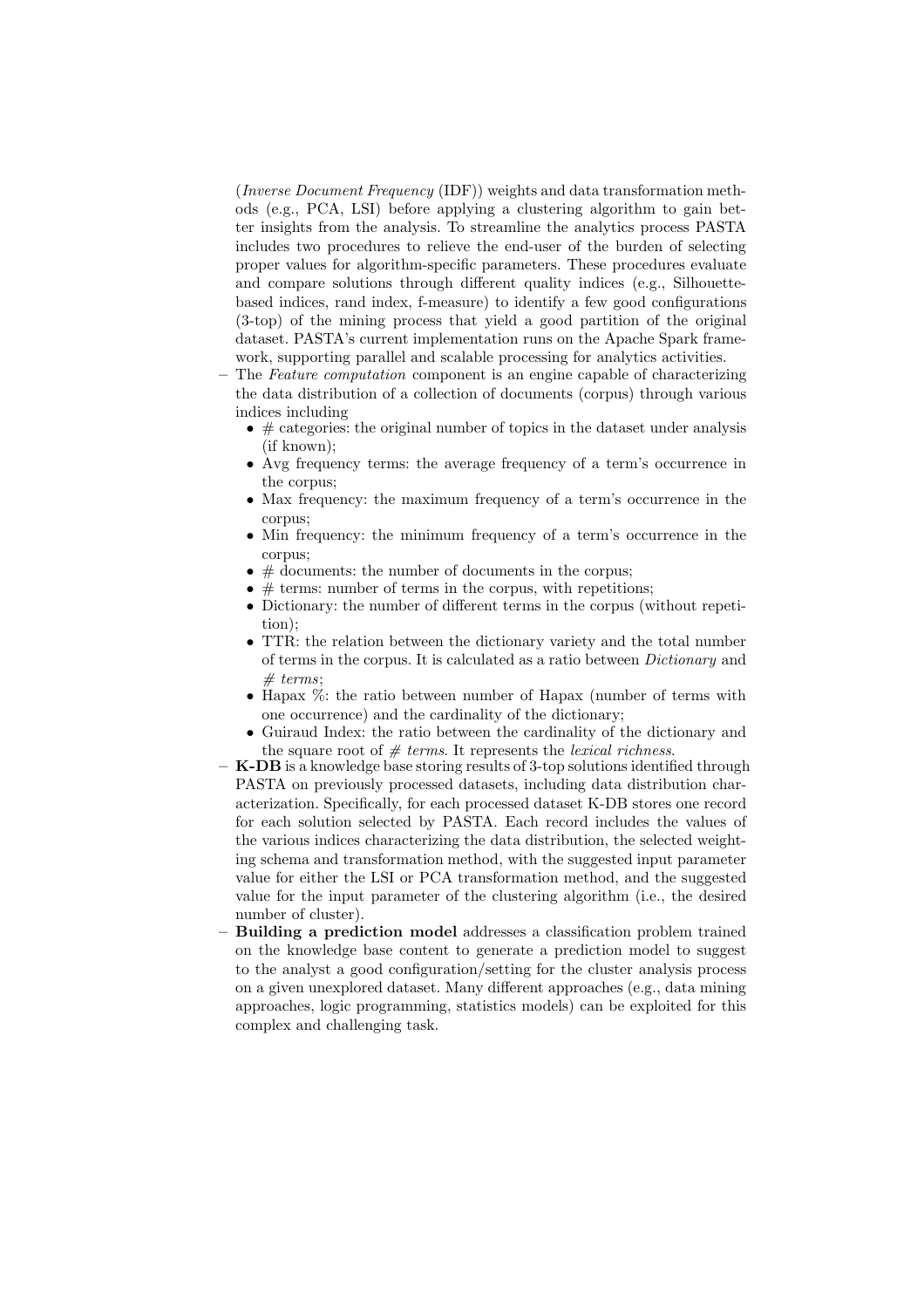Prediction phase. Given a new document collection, SELF-DATA first applies the document processing step and then computes the set of features to characterize data distribution. Given the values of the data distribution indices, the prediction model is exploited to forecast a good configuration of the cluster analysis process. This step suggests to the analyst a good weighting schema (both local and global) and a transformation method, and good values for specificalgorithm input parameters to effectively cluster the data collection into a few well-separated and cohesive groups of documents addressing a similar topic.

### 3 Preliminary development and results

Here we presented a preliminary implementation of the SELF-DATA system with its preliminary results.

**Preliminary development.** A preliminary implementation of some components of SELF-DATA has been developed.

The current implementation includes: (1) the feature computation building block able to characterize the data distribution through some basic indices (see Section 2 for further detail) and (2) an extended version of the PASTA component presented in [4]. PASTA includes:

- two local weights (TF and Log) and two global weights (IDF and Entropy) [6] to measure term relevance;
- two data transformation methods LSI and PCA;
- two self-tuning algorithms to automatically select the specific-algorithm parameters of data transformation method (input parameter is  $K$ , the number of relevant dimensions to consider) and the K-means algorithm (input parameter is  $k_{cls}$ , the desired number of clusters) respectively [4].

PASTA exploits various quality metrics to evaluate different configurations of the mining process.

*Silhouette-based indices:* purified and weighted Silhouette. The *Silhouette index* [7] measures both intra-cluster cohesion and inter-cluster separation. The *weighted silhouette index* WS [4], computed on a given collection of documents, is the ratio between (i) the sum of the percentage of documents in each positive bin weighted with an integer value (weights in  $[w_{min} = 1 - w_{max} = 10]$ , where the highest weight is assigned to the first bin [1 - 0.9] and so on) and (ii) the overall sum of weights. The higher the weighted silhouette index, the better the identified partition. The *purified silhouette index* PS [4] disregards documents appearing in singleton clusters to reduce the impact of these documents in the overall Silhouette index.

Classification technique to assess the robustness of a given document partition. PASTA builds a *classifier* using the same input features of the clustering algorithm, and the class label assigned by the clustering algorithm as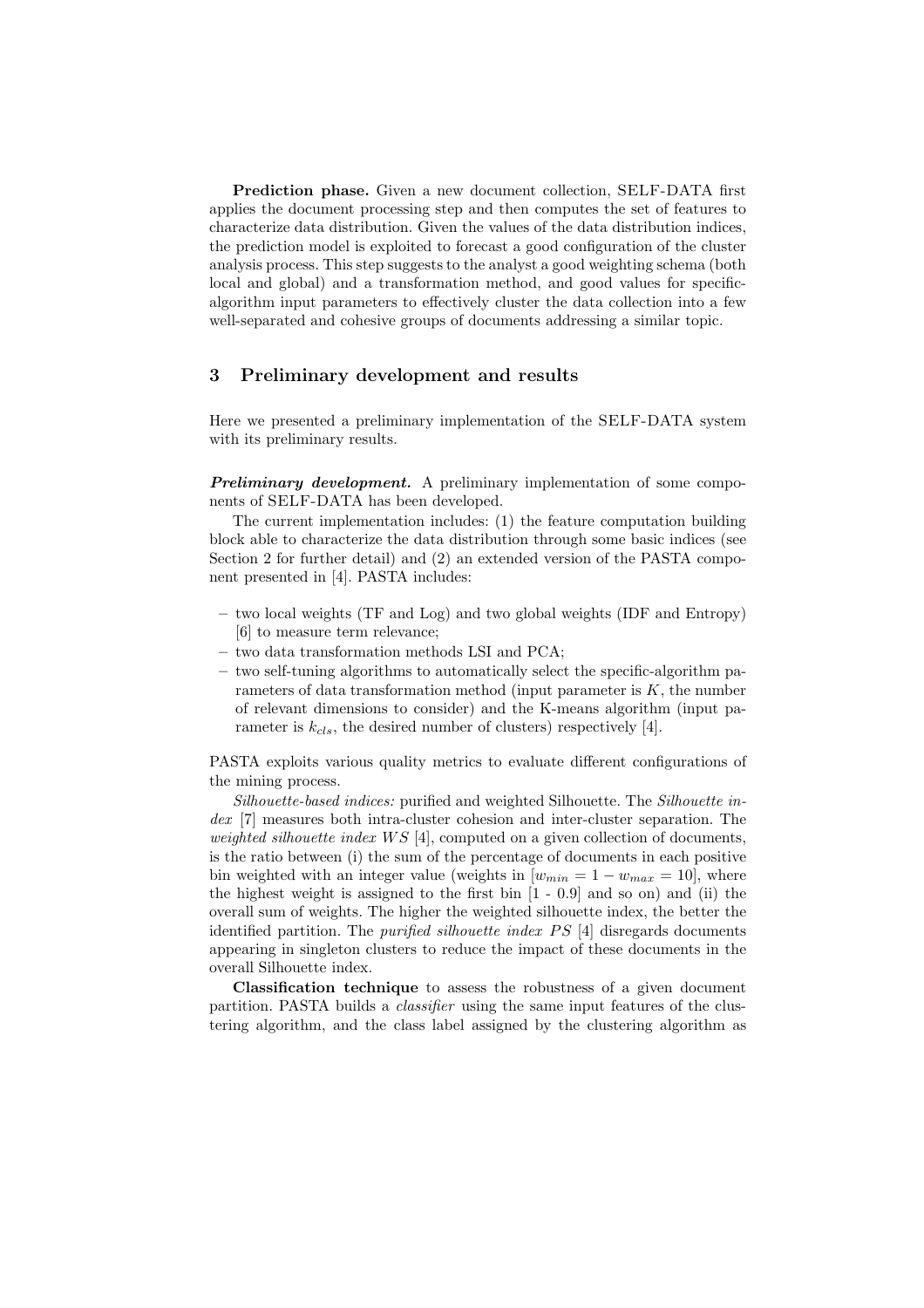target. PASTA integrates the random forest method [6] to create the classification model. Quality metrics such as *accuracy and f-measure*<sup>1</sup> are then computed. The higher the classification metrics, the better the overall quality of the clusters.

**Preliminary results.** We performed preliminary experiments on four real collections of documents (see Table 1) to evaluate (i) the ability of the proposed indices to characterize and differentiate data distributions and (ii) the ability of the PASTA component to correctly identify good configurations for the cluster analysis.

*Characterization of the data distribution.* Table 1 shows the proposed data distribution indices to characterize data distribution of the considered datasets. The Guirand index is a good parameter to distinguish datasets with a very sparse data distribution (D1 and D2 in Table 1) from less sparse (D3 and D4) datasets. Datasets with high values for lexical richness are usually characterized by a high variability in the data dictionary, thus more sparse data distribution. The TTR index also allows to better differentiate sparse data distribution from more dense data distributions. In fact, the TTR value for D3 is one order of magnitude higher than the TTR values of the others.

|                     |        | Wikipedia           | <b>Twitter</b> Reuters |                |
|---------------------|--------|---------------------|------------------------|----------------|
| ΙD                  | D1     | D2                  | D3                     | D4             |
| $#$ categories      | 5      | 10                  |                        | $\overline{2}$ |
| Avg frequency terms | 17     | 23                  | $\overline{2}$         | 12             |
| Max frequency       | 8,642  | 19,437              | 86                     | 2,605          |
| Min frequency       |        |                     | 1                      |                |
| $\#$ documents      | 989    | 2468                | 978                    | 1,000          |
| # terms             |        | 1,138,570 3,118,499 | 3,997                  | 80,060         |
| Dictionary          | 67,539 | 13,649              | 1,727                  | 6,453          |
| TTR.                | 0.059  | 0.044               | 0.432                  | 0.081          |
| Hapax %             | 0.505  | 0.519               | 0.713                  | 0.371          |
| Guiraud Index       | 63.3   | 77.3                | 27.3                   | 22.8           |

Table 1: Datasets

*Selecting good configurations for the whole process of cluster analysis.* For each dataset PASTA has been run eight times, once for each combination of a weighting function and a transformation method. Table 2 shows the 3-top solutions identified by PASTA for dataset D1 and by considering the LSI method and all weighting functions. The optimal solution is reported in bold.

For D1 PASTA identifies for  $K$  (i.e., number of relevant dimensions for LSI) 34, 37 and 112 dimensions to be considered for the cluster analysis. Given these numbers of dimensions, PASTA selects  $k_{cls} = 10$  (input parameter for the Kmeans algorithm) as the optimal partition. We observed that PASTA usually

<sup>1</sup> It is the weighted harmonic mean of precision and recall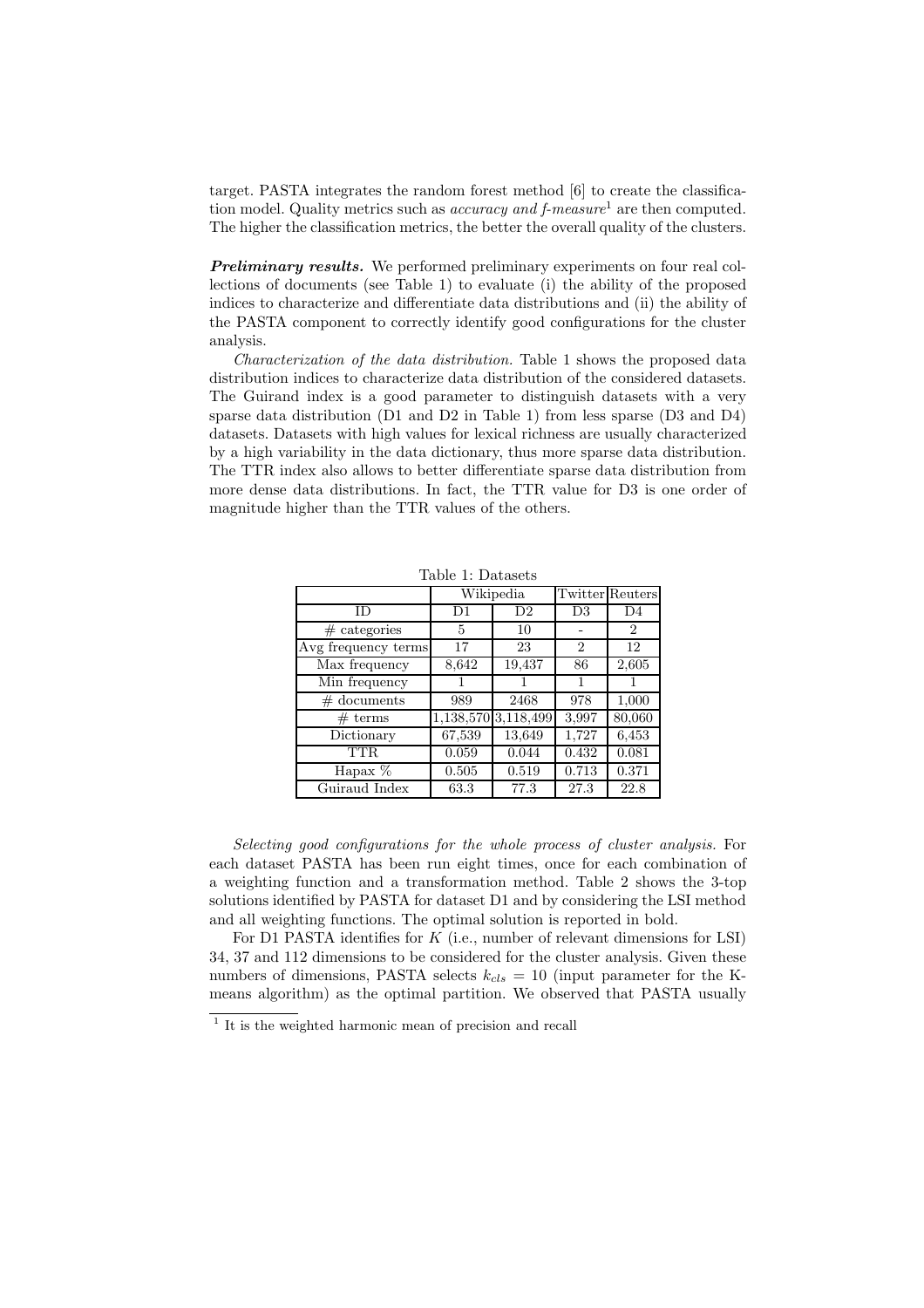selects as optimal partition the experiment exploiting a low-medium number of dimensions (terms). The higher the  $K$ , the more variable the data distribution is and the more complex the cluster activity will be. Thus, the Silhouette-based indices (purified  $PS$  and weighted  $WS$ ) tend to slightly decrease when a large number of terms featuring in each document is analyzed. Furthermore, the results reported in Table 2 highlight that the TF-IDF, Log-IDF and TF-Entropy weighting functions are able to better differentiate the weighting terms, thus identifying a larger number of clusters (associated with different topics in the same category) than the one discovered by Log-Entropy.

|                | DId Trans | Weight        | Κ   |    |      | $\mathbf{k}_{cls}$ Accuracy WA-F-Measure PS |                  | WS             |
|----------------|-----------|---------------|-----|----|------|---------------------------------------------|------------------|----------------|
| D1             |           | TF-IDF        | 34  | 6  | 0.99 | 0.99                                        | 0.3              | 0.058          |
|                | LSI       |               | 37  | 10 | 0.96 | 0.96                                        |                  | $0.3 \, 0.062$ |
|                |           |               | 112 | 12 | 0.91 | 0.91                                        | 0.2              | 0.039          |
| D <sub>1</sub> |           | $Log-IDF$     | 19  | 7  | 0.95 | 0.95                                        |                  | 0.3 0.068      |
|                | LSI       |               | 27  | 5  | 0.98 | 0.98                                        | 0.3              | 0.049          |
|                |           |               | 76  | 6  | 0.97 | 0.97                                        | 0.2              | 0.043          |
| D <sub>1</sub> |           | TF-Entropy    | 38  | 10 | 0.91 | 0.91                                        | 0.3 <sub>l</sub> | 0.056          |
|                | LSI       |               | 44  | 16 | 0.89 | 0.89                                        | 0.3              | 0.052          |
|                |           |               | 90  | 6  | 0.97 | 0.96                                        | 0.2              | 0.037          |
| D <sub>1</sub> | LSI       | $Log-Entropy$ | 21  | 5  | 0.99 | 0.99                                        | 0.4              | 0.076          |
|                |           |               | 27  | 5  | 0.98 | 0.98                                        | 0.4              | 0.066          |
|                |           |               | 84  | 6  | 0.97 | 0.97                                        | 0.2              | 0.048          |

Table 2: Results for dataset D1

We also compared the optimal configurations selected by PASTA when it explores LSI with respect to the ones obtained with PCA. Table 3 shows the best configuration selected by PASTA for both LSI and PCA and for all weighting functions. Results are obtained on D3 and D4 datasets. For datasets D1 and D2 the LSI method outperforms PCA (detailed results are omitted to lack of space), whereas for dataset D3 and D4 PCA yield a better final partition than LSI. Thus, we can conclude that the LSI method outperforms PCA in the presence of a larger data domain, and usually a more sparse data distribution.

### 4 Conclusions and future work

This paper presents a challenging vision for a self-learning engine capable of predicting how to configure the cluster analysis process of a collection of textual data. A preliminary implementation of some components has been presented and evaluated on four real collections of documents. We plan to develop the complete SELF-DATA system in a future work.